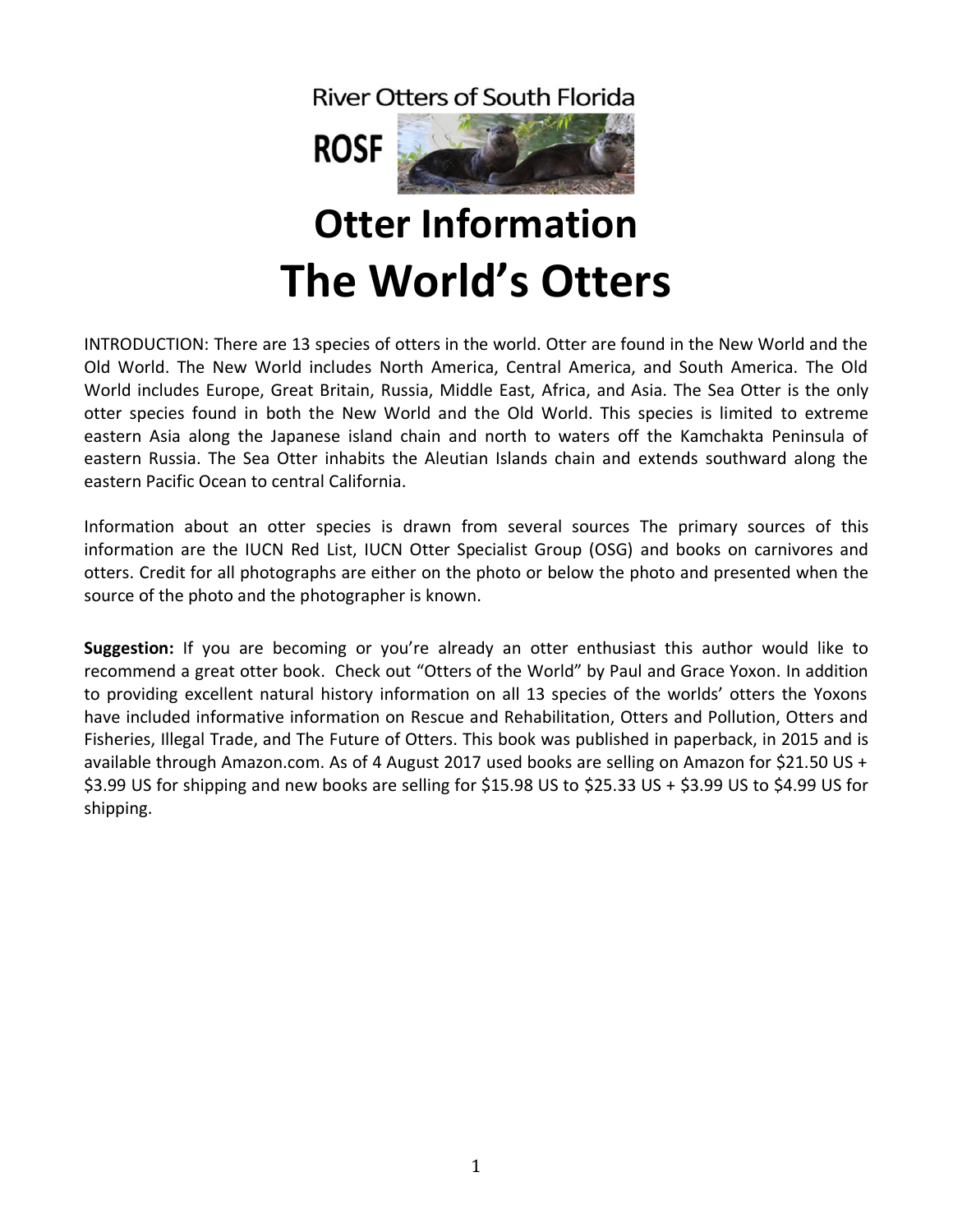## **New World Otters**

**North American River Otter**  (*Lontra canadensis*)





Photographer Unknown Photo by Mrs. Fox; Bonita Springs, FL

**Range**: "*Lontra canadensis* currently occurs throughout the United States of America and Canada."

**Size**: The weight of the North American river otter is 11 to 31 pounds (5 to 14 kg). A large male may weigh more than 33 pounds (15 kg). The female is smaller and has an average weight of 18 pounds (8.3 kg) while the average weight of a male is 25 pounds (11.3 kg). The length of total body alone is between 26 and 42 inches (42-66 cm) long and the length of the tail is approximately one third the body length. Therefore, the total length of the North American river otter would then be approximately 35 to 56 inches (89 to 142 cm). (Camp 2018a)

**Diet**: The North American river otter's diet varies with the seasons and availability of prey. Fish are the most prevalent prey of the river otter followed by crayfish. The river otter also eats a wide variety of other vertebrate prey species and some invertebrate species. These include amphibians, reptiles, birds, insects, snails and clams and even some mammal species. (Camp 2018b)

**Conservation Issues:** "Threats to otter populations in North America vary among regions and are influenced by type, distribution, and density of aquatic habitats and characteristics of human activities." (IUCN 2014). Uncontrolled trapping was the initial population threat to the North America river otter. As of today, 21 states in the U.S.A. have successfully reintroduced otters into habitats comparable to the habitats formerly occupied by the North American river otter. This program is a classic example of successful wildlife management. In many of these states river otter populations have reached a level whereby trapping has become an important wildlife management technique to help keep otter populations in balance with their habitat resource needs.

**IUCN Red List Status**: LC. A Species of Least Concern

#### **References**:

-The IUCN Red List. (2014).

-Camp, V.L. (2018a). NARO Natural History/G. Physical Characteristics.

Available at: riverotterssouthflorida.com/Otter Information/NARO Natural History/G. Physical Characteristics. (Camp 2018a)

-Camp, V.L. (2018b). NARO Natural History/E. The Diet of the North American River Otter (*Lontra canadensis*). (Camp 2018b)

Available at: riverotterssouthflorida.com/Otter Information/NARO Natural History/ E. The Diet of the North American River Otter (*Lontra canadensis*).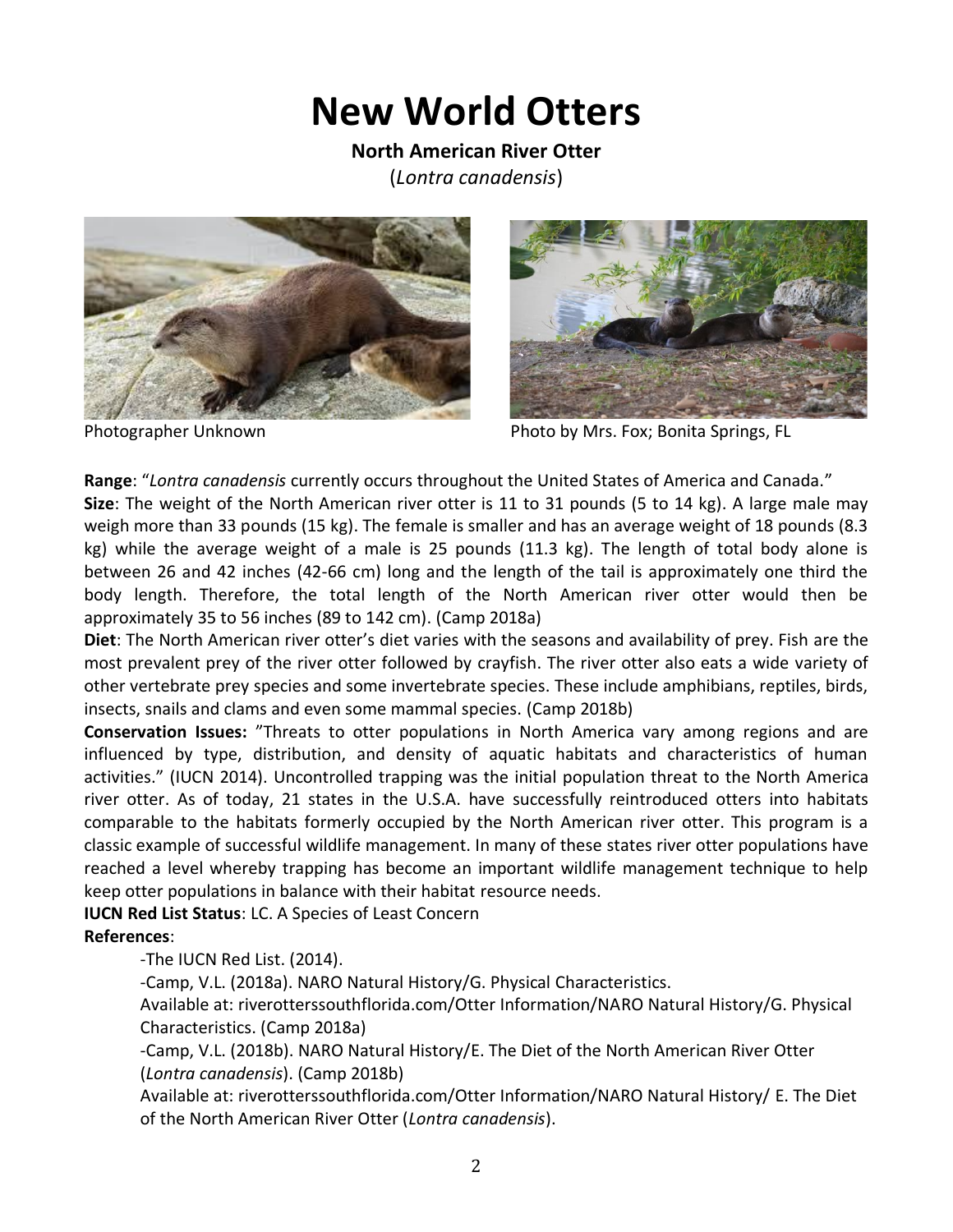### **Neotropical Otter**

(*Lontra longicaudis*)



**Range:** *Lontra longicaudis* occurs from northwestern Mexico to Uruguay, across the central and northern part of Argentina to Buenos Aires, and on into Brazil except for the arid region in the northeast. (IUCN, 2014)

**Size**: "This is an average sized, robustly built otter, very similar in appearance to the other American river otters. The tail can be notably long, forming more than a third of the body length. They are around 1.2-1.5m long (in some places males can reach 1.75m), usually weighing 7-15kg (in some places males can reach 25kg). The species shows sexual dimorphism - the male is generally 20-25% larger than the female." (Rhinehartz, 2009)

**Diet**: The primary prey of this otter species is fish. Additional prey consumed are crustaceans (crayfish and crabs), insects, amphibians, reptiles, birds, molluscs, and small mammals. (IUCN, 2014)

**Conservation Issues**: Although illegal hunting of this species occurs, habitat destruction and water pollution are the two major threats to this species. (Rhinehartz, 2009)

**Red List Status**: DD Data Deficient (IUCN, 2008)

### **References**:

Rheinhartz, M. (2009). *Lontra longicaudis* (Olfers, 1818). The neotropical otter. Revised. IUCNotterspecialistgroup.org. The IUCN Red List. (2014).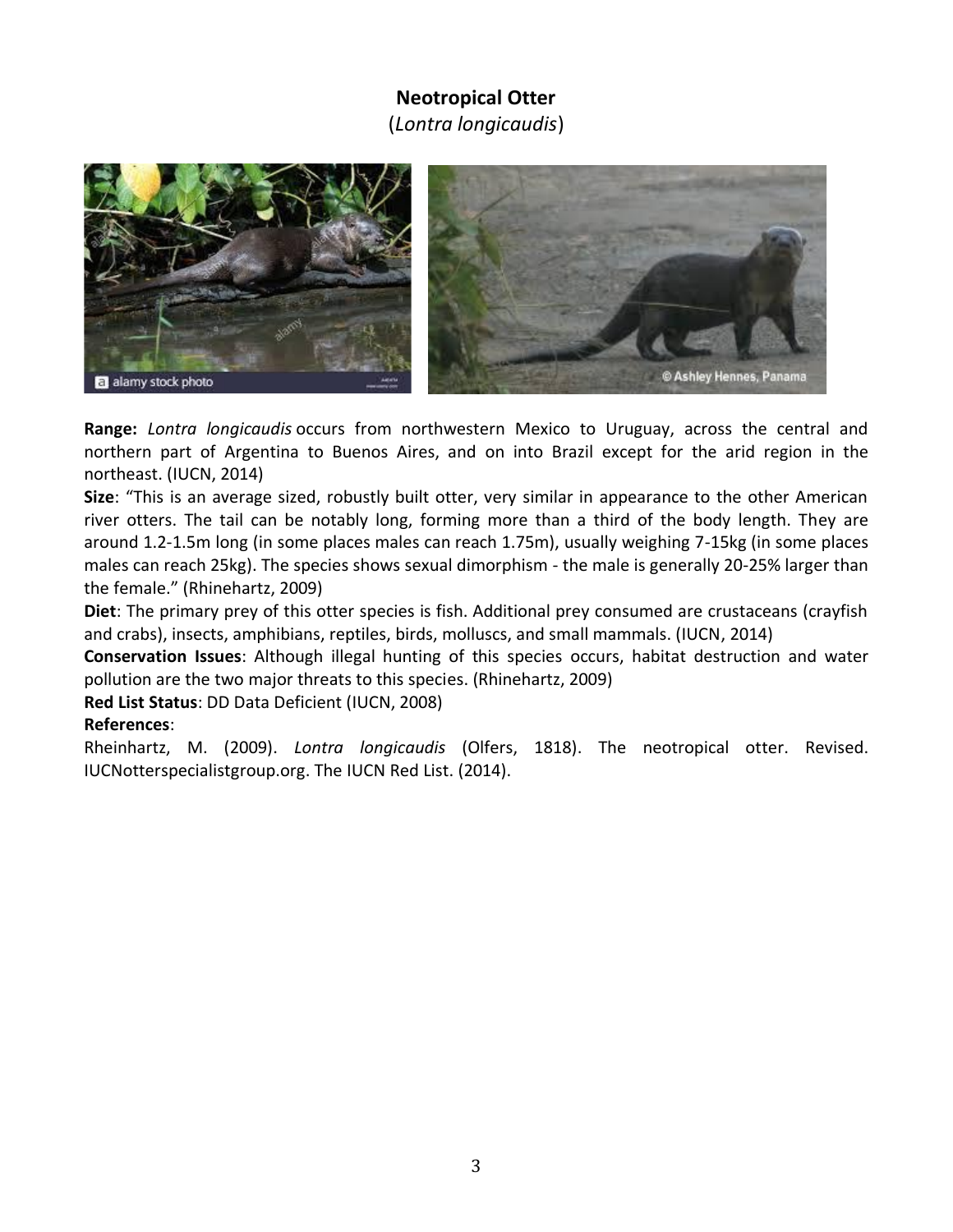### **Marine Otter** (*Lontra felina*)





Photos by Mike Bowler

**Range:** Along the eastern coast of the Pacific Ocean from Central Peru south to the tip of South America

**Size**: The head and body length of the Marine Otter measures 53-79cm (21-31 inches) and the length of the tail measures 30-36.2 cm (11.8-14.6 inches) and they weigh 3.2-5.8 kg (7-12.75 lbs.). (Hunter 2011). Metric conversions made by author (VLC)

**Diet**: "The main food of the Marine Otter is Crustaceans, Molluscs and Fish, though the proportion varies with location. They prefer omnivorous or carnivorous prey from the inter/sub tidal zone - for example, they rarely take echinoderms despite their abundance. The usual main component of the diet is crabs, such as the Chilean King Crab or la Centolla (Lithodes antarctica). They also have a taste for freshwater prawns (Criphiops caementarius), and will follow freshwater streams high above sea level to find them. They have been seen attacking sea birds. At certain times of year, they seek out and eat fruit from coastal shrubs." (IUCN/OSG 2015)

**Conservation Issues**: The population is decreasing due to numerous factors including: "Accelerating habitat destruction and degradation, reduction of prey biomass due to completion with man, direct persecution by aquaculturalists, poaching, killing by dogs and entrapment in fishing gear" This means the Marine Otter population "…will continue to decline by around 50% over the next 10 years." (IUCN/OSG 2015)

**Red List Status**: EN. Endangered, population decreasing

**References**: References in the above text are in parentheses located at end of citations listed below -Hunter, L. 2011. Carnivores of the World. 240 pp. Princeton University Press (Hunter 2011)

-IUCN Otter Specialist Group. Marine Otter: Lontra felina. Updated February 22, 2015 (IUCN/OSG 2015)

-The IUCN Red List of Threatened Species: Lontra felina – published in 2015 (IUCN/Red List 2015)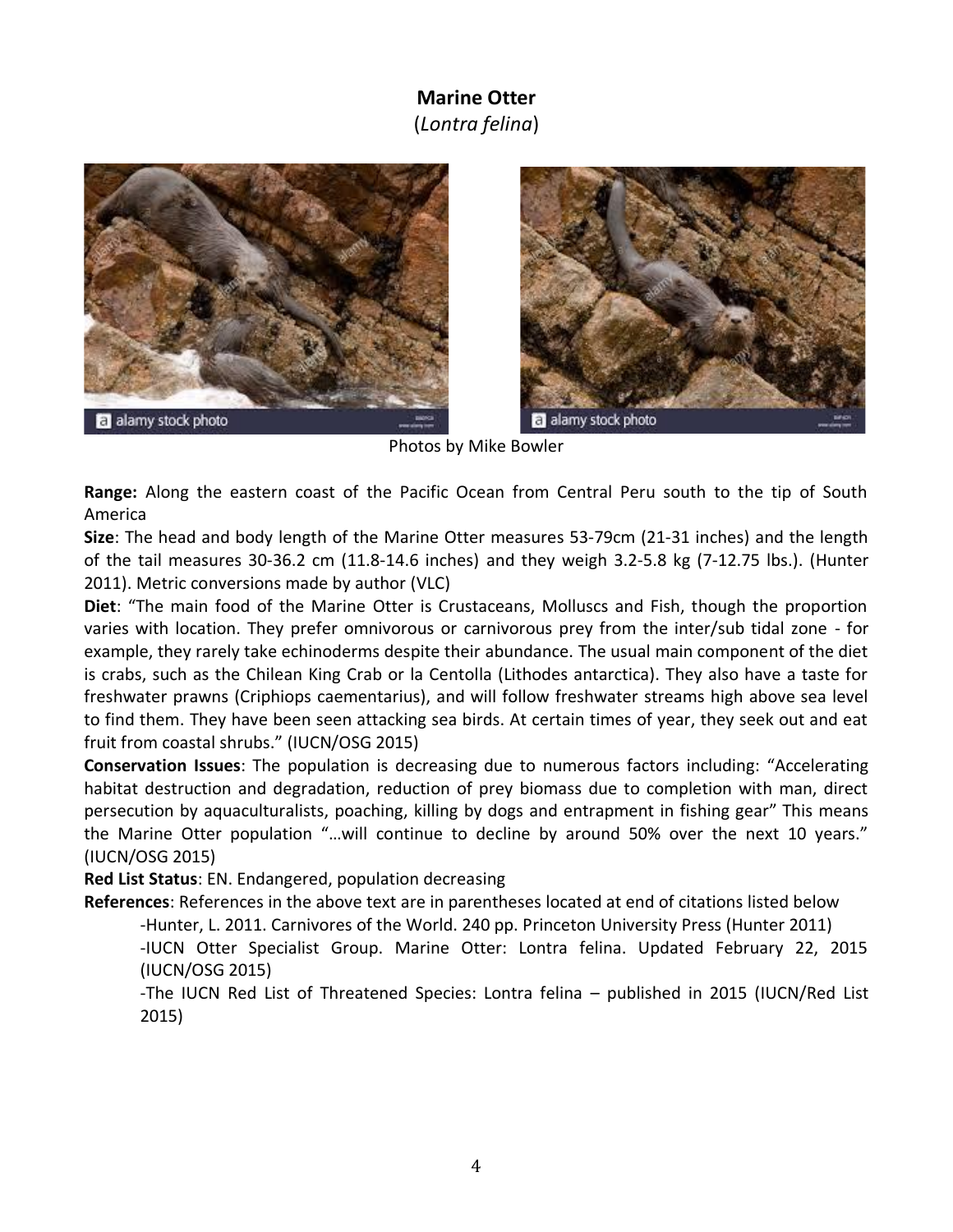### **Southern River Otter**

(*Lontra provocax*)



**Range:** "Patagonian Argentina and Chile." (Hunter 2011)

**Size**: The head and body length of the Southern River Otter measures 50-80cm (19.7-31.5 inches) and the length of the tail measures 35-43 cm (13.8-17 inches) and they weigh 8-14.5 kg (17.6-39 lbs.). (Hunter 2011). Metric conversions made by author (VLC)

**Diet**: "Crustacean specialist, eating mainly large freshwater crabs and crayfish; small slow moving fish are the second most important food category. Also eats molluscs and, less so, amphibians and birds."(Hunter 2011).

**Conservation Issues**: "Populations have been confirmed in only seven isolated areas all of which are threatened by a variety of factors including the removal of river bank vegetation, dam construction, river and stream canalization, and dredging which has recently become one of the most serious threats to otter habitat. Furthermore, the large scale of forest destruction in southern Chile may be affecting several of the freshwater habitats through severe flooding and deposition of soil on the river beds." (IUCN/OSG 2015)

**Red List Status**: EN Endangered, population deceasing **References**:

> -Hunter, L. 2011. Carnivores of the World. 240 pp. Princeton University Press (Hunter 2011) -IUCN Otter Specialist Group. Southern River Otter: Lontra provocax. Updated February 22, 2015 (currently being revised). (IUCN/OSG 2015)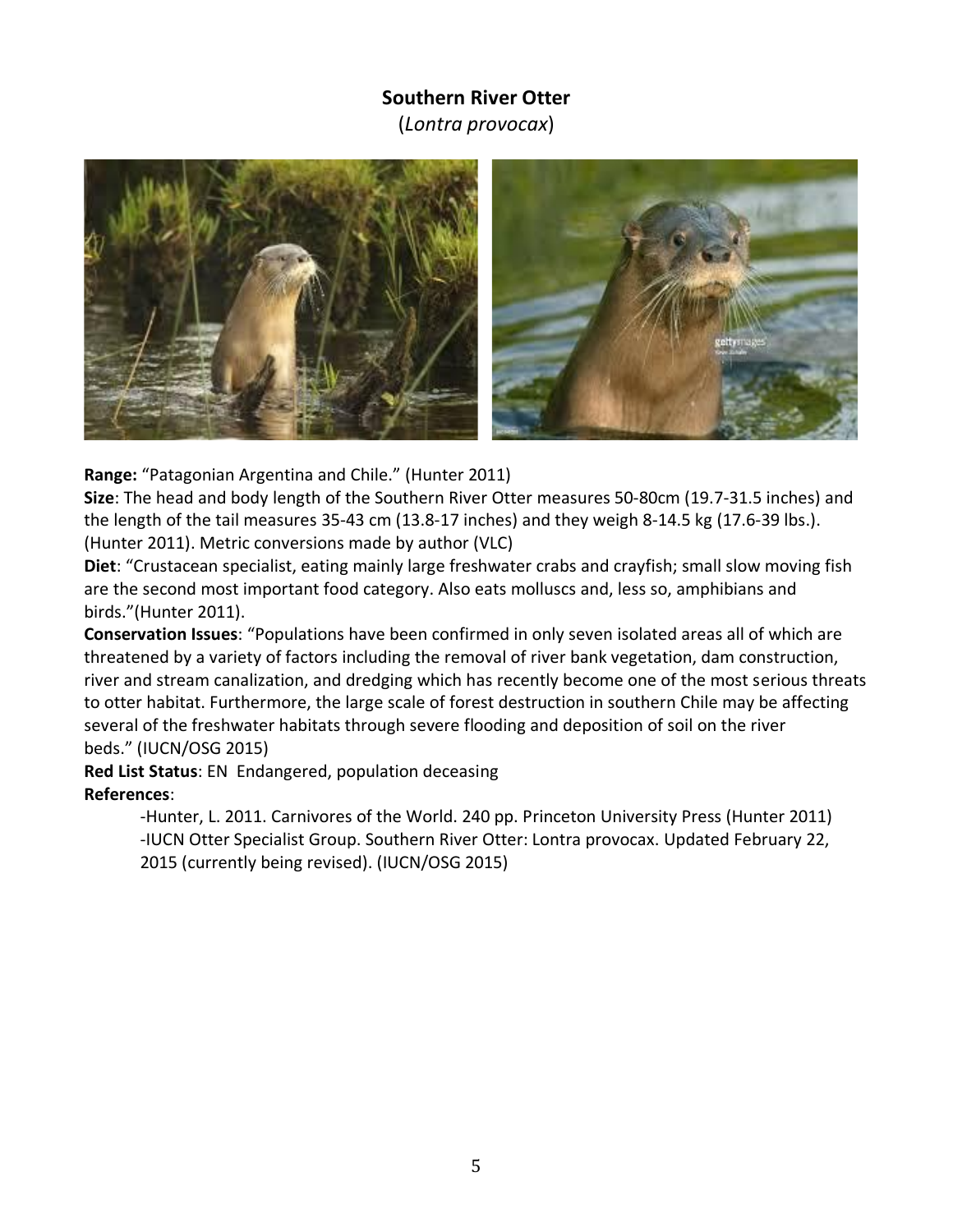### **Giant River Otter**

(*Pteronura brasiliensis*)



**Range:** "Currently remnant populations exist in Bolivia, Brazil, Columbia, Ecuador, French Guiana, Paraguay, Peru, Suriname and Venezuela." (IUCN/OSG 2015)

**Size**: The head and body length of the Giant River Otter measures 86-103cm (33.9-40.5 inches) and the length of the tail measures 45-75cm (17.7-29.5 inches). The female weighs 22-26 kg (48-57.2 lbs.) and the male weighs 26-34 kg (57.2-74.8 lbs.). (Hunter 2011). Metric conversions made by author (VLC)

**Diet**: "Primarily piscivorous; adults eat around 3kg of fish per day, mainly characins (piranha family), catfish, perch and cichlids. Most fish captured measure 0.1-0.4m, but Giant Otter is capable of taking catfish measuring over 1m. Other prey types infrequently recorded include reptiles (including anacondas to 3m, caimans to 1.5m and large turtles), small mammals, birds, crustaceans and molluscs." (Hunter 2011).

**Conservation Issues**: "Although they still face other serious threats – habitat destruction and degradation, poaching, and unmanaged tourism are the primary threats faced by giant otter today. The areas in South America where the giant otter lives are rapidly being destroyed and degraded by logging, mining, exploitation of fossil fuels and hydroelectirc power (dams), river and land pollution, and over-fishing. Some giant otter cubs are still being taken from the wild illegally to be kept as pets and they usually die in the hands of inexperienced caretakers. Tourists can disturb giant otters when they are rearing cubs. This can have a negative effect on how successfully parents rear their litters." (IUCN/OSG 2015)

**Red List Status**: EN Endangered, population decreasing **References**:

> -Hunter, L. 2011. Carnivores of the World. 240 pp. Princeton University Press (Hunter 2011) -IUCN Otter Specialist Group. Giant Otter: Petronura brasiliensis. Updated February 22, 2015 (currently being revised). (IUCN/OSG 2015)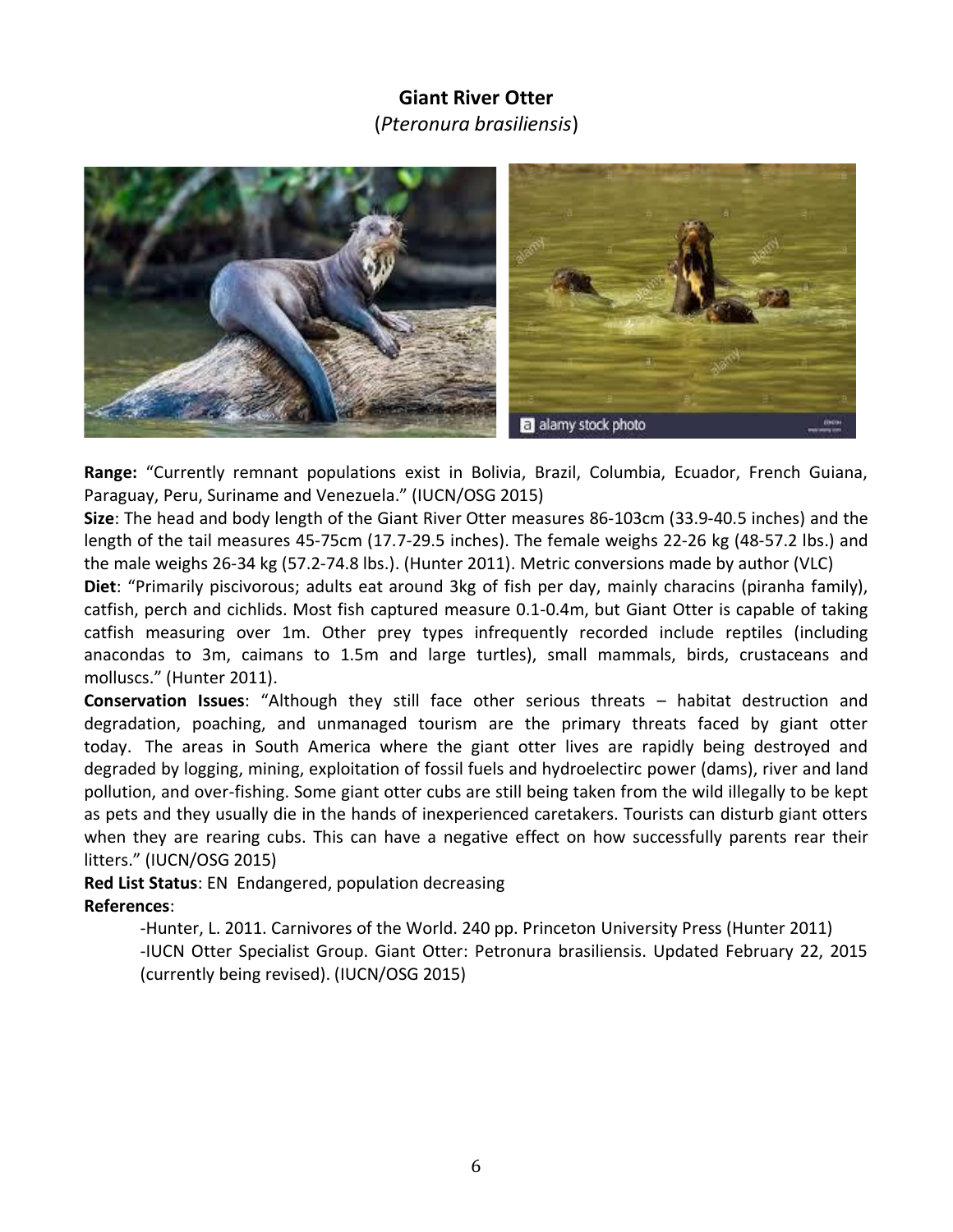### **Sea Otter**  (*Enhydra lutris*)



**Range:** The sea otter historically inhabited the coastal waters of western North America from near the southern tip of the Baja Peninsula of California north-ward along the entire length of the western Pacific Ocean of North America to Alaska and westward through the Aleutian Islands and the northern waters of the eastern Pacific including the southeastern coastal waters of the Kamchatca Peninsula and then southward through the Kuri Islands, off northern Japan, to the coastal waters surrounding the Japanese Island of Hokkaido. Currently, there are a number of gaps of extinction occuring in the distribution of the Sea Otter. These include the coastal waters of the Baja Peninsula and southern California and northern California to Washington state, the Queen Charlotte Islands and adjacent coast of British Columbia, the extreme western end of the Aleutian Islands adjacent to the Kamchata Peninsula, and the coastal waters surrounding Hokkaido Island. (Camp 2018)

**Size**: The head and body length of the Sea Otter measures 100-120cm (39-47 inches) and the length of the tail measures 27-37cm (10.6-14.8 inches). The female weighs 14.5- 32.7kg (32-72 lbs.) and the male weighs 21.8-45kg (48-108 lbs.). (Hunter 2011). Metric conversions made by author (VLC)

**Diet**: "Diet overwhelmingly dominated by marine invertebrates such as sea urchins, clams, abalones. mussels and crabs. Squid and octopus are eaten especially during episodic abundances, e.g. California. Fish comprise only occasional prey, but are important to Aleutian Islands populations." (Hunter 2011).

**Conservation Issues**: "There are currently two populations of sea otters listed under the Endangered Species Act in the United States, the southern sea otter (*E. l. nereis*) located along the California coast and the northern sea otter (*E. l. kenyoni*) in southwestern Alaska (which includes Alaska Peninsula and Bristol Bay coasts, the Aleutian, Barren, Kodiak, and Pribilof islands). The primary threats to the southern sea otter included, a restricted range, incidental mortality in commercial fishing operations, and environmental pollutants and disease agents that have reduced survival. The primary threats to the northern sea otter in southwest Alaska are less clear but may include increased mortality due to predation by killer whales (*Orcinus orca*)."

**Red List Status**: EN Endangered, population decreasing **References**:

> -Camp, V.L. (2018). Otter Information /Coastal Marine Otters in NA. (Camp 2018) Available at: riverotterssouthflorida.com/Otter Information/Coastal Marine Otters in NA/ Coastal Marine Otters

-Hunter, L. 2011. Carnivores of the World. 240 pp. Princeton University Press (Hunter 2011) -IUCN Otter Specialist Group. Sea otter: Enhydra lutris. Updated February 22, 2015 (currently being revised). (IUCN/OSG 2015)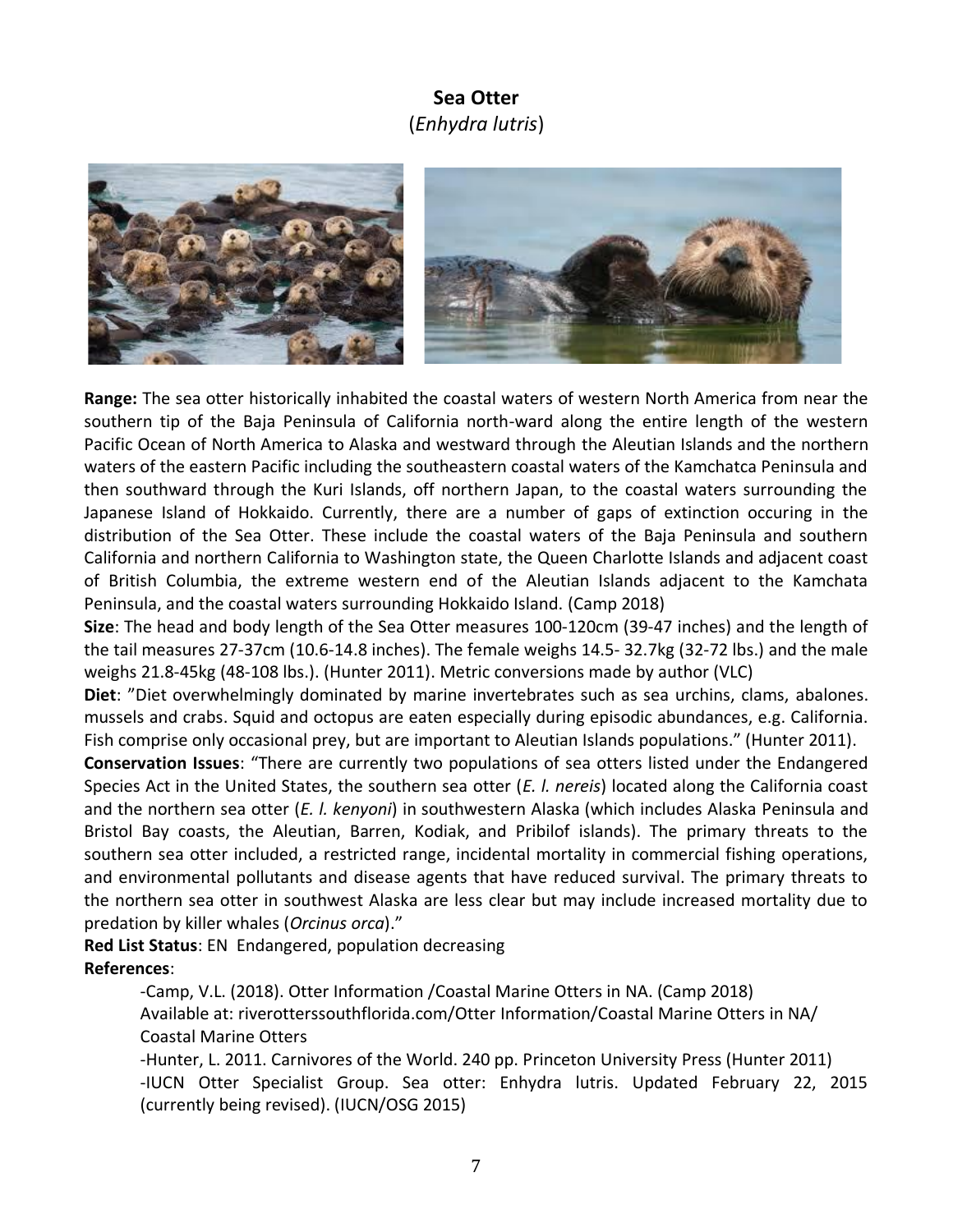## **Old World Otters**

**Eurasian Otter**  (*Lutra lutra*)





**Range:** "This species is the most widely distributed of all the otters, ranging through Eurasia up to the Arctic Circle, from Ireland to Kamchatka, and south to North Africa, Sri Lanka and Indonesia." (IUCN/OSG 2015)

**Size**: The head and body length of the female Eurasian Otter measures 59-70cm (23.2-27.6 inches) and the male measures 60-90 cm (23.6- 35.4 inches). The length of the tail measures 35-47cm (13.8-18.5 inches). The female weighs 6-12 kg (13.2-26.4 lbs.) and the male weighs 6-17kg (13.2-37.4 lbs.). (Hunter 2011). Metric conversions made by author (VLC)

**Diet**: Eurasian otter "…mainly eat fish, especially slow-moving, nutrient dense species such as eels and butterfish, but also take water birds, crayfish and frogs." (IUCN/OSG 2015). Hunter (2011) states the Eurasian otter "Eats principally fish, freshwater amphibians and invertebrates, especially crabs, crayfish and aquatic insects. Occasional prey items consist of birds including seabirds such as fulmars and guillemots in coastal populations, water voles, rats, rabbits (which are killed in their burrows) and reptiles."

**Conservation Issues**: "Water pollution is the major threat to Eurasian Otters, and has caused recent local extinctions from which Western European populations are only now recovering as a result of environmental improvements and focussed conservation efforts. The main dangers are biomagnified dieldrin, DDT/DDE, PCBs and Mercury which affect otter physiology directly, and reduction of food supply due to nitrate-induced eutrophication from agricultural run-off and untreated sewage, and acidification from atmospheric pollutants. Oil spills threaten coastal populations. In parts of the range, illegal hunting is a major issue, and the rise of fish farming has led to conflict, resulting in some countries in licences to kill otters being issued by authorities. Bycatch, especially in eel fykes and crab traps, can be a significant local problem, as can accidental capture in traps and snares, and accidental killing during mink hunts. In Western Europe, road traffic accidents are becoming a major cause of mortality." (IUCN/OSG 2015)

**Red List Status**: NT Near Threatened, population decreasing

### **References**:

Hunter, L. 2011. Carnivores of the World. 240 pp. Princeton University Press (Hunter 2011) -IUCN Otter Specialist Group. Eurasian Otter: Lutra lutra. Updated February 22, 2015 (currently being revised). (IUCN/OSG 2015)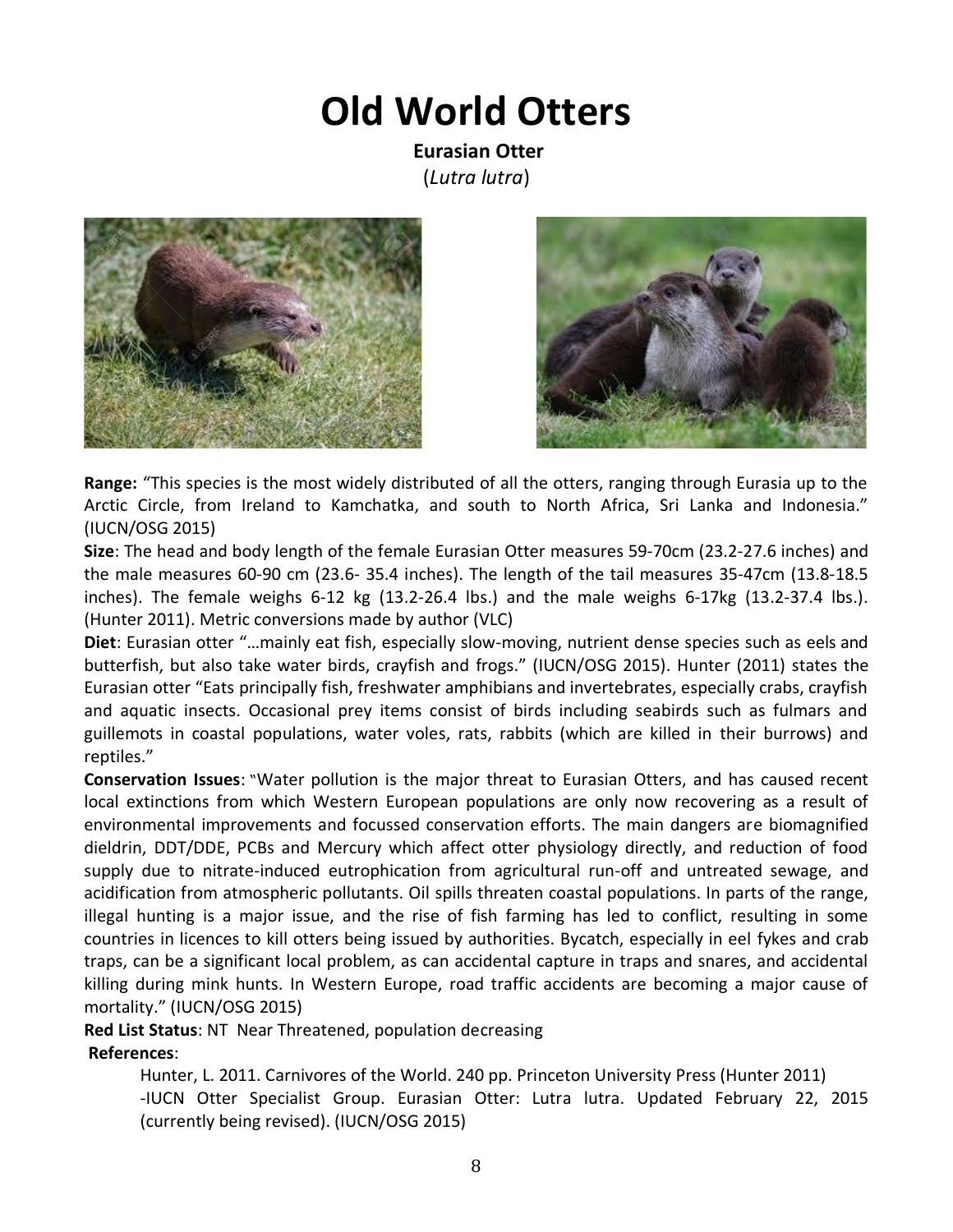### **Spotted-necked Otter** (*Hydrictis* [*Lutra*] *maculicollis*)





**Range**: Sub-Saharan Africa, from Guinea to Ethiopia, south to South Africa. (Hunter 2011). **Size**: The head and body length of the Spotted-necked Otter measures 57.5-76cm (22.6-30 inches) and the length of the tail measures 38.5-44cm (15.2-17.3 inches). The female weighs 3.5-4.7kg (7.7-10.3 lbs.) and the male weighs 4.5-6kg (9.9-13.2 lbs.). Males may weigh up to 9kg (19.8 lbs.) (Hunter 2011). Metric conversions made by author (VLC)

**Diet**: "Eats mostly small fish (<20cm), especially chiclids, catfish, barbell, tilapia and introduced trout. Also eats crabs and frogs, especially in fish-poor waters of southern Africa; diet almost entirely fish in the richer great lakes of Central and East Africa. Opportunistically eats aquatic insects, their larvae and occasionally waterbirds."(Hunter 2011)

**Conservation Issues**: "The Spotted-necked otter is decreasing throughout its range, mainly as a result of the alteration or degradation of freshwater habitats and riparian vegetation. This rapid habitat loss is exacerbated by a growing, poor population engaged in unsustainable agricultural activity and unsustainable fishing practices. These practices have led to bank and shoreline erosion, denuding of important vegetative cover used by the otters, increased human presence which is disruptive to otter denning, increased use of smaller mesh nets and poisoning to improve catches, and the change or depletion of the otters prey base. Pollution of waters with agricultural, livestock, and societal wastes also are threatening with evidence of the bioaccumulation of organochlorines and other biocontaminants recorded in Spotted-necked Otters. The rate of otters becoming entangled in set and discarded fishing nets is impossible to determine however, based on known entanglement of other species it has likely increased over the occasional drowning reported previously. Otters are also killed for food or skins, as a perceived threat to poultry, or as a competitor for fish. Introduction of alien fish species that out-compete the smaller indigenous fish was identified as a main threat for the Lake Victoria population." (IUCN 2014)

**Red List Status**: NT Near Threatened, population decreasing **References**:

> -Hunter, L. 2011. Carnivores of the World. 240 pp. Princeton University Press (Hunter 2011) -IUCN Red-List (2014) Assessment (IUCN 2014)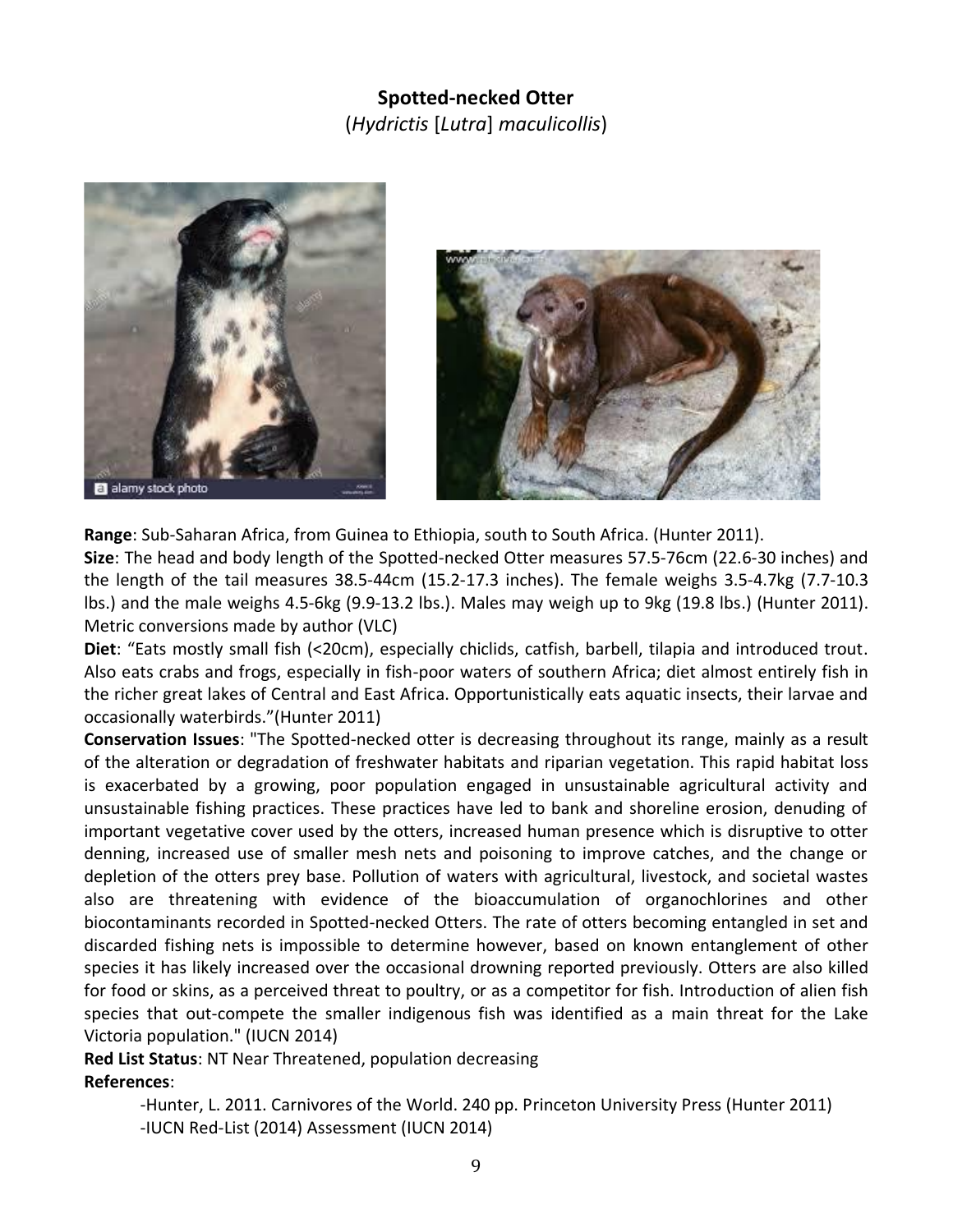### **Hairy-nosed Otter**

(*Lutra sumatrana*)





**Range:** "Endemic to extreme southeast Asia, with discontinuous populations known from south Myanmar, south Vietnam, south Cambodia, extreme south Thailand, south Malaysia, Borneo and Sumatra." (Hunter 2011).

**Size**: The head and body length of the Hairy-nosed Otter measures 57.5-75cm (22.6-29.5 inches) and the length of the tail measures 31-51cm (12.2-20 inches) and they weigh 5-8kg (11-17.6 lbs.). (Hunter 2011). Metric conversions made by author (VLC)

**Diet**: "Thought to mainly eat fish such as gouramis, climbing perch, walking catfish and snakeheads. Water snakes are frequent prey in Thailand. Also eats small numbers of crabs, insects, frogs, lizards, birds and small mammals." (Hunter 2011)

**Conservation Issues**: "Very little is known, but it is likely that this species is threatened by destruction of peat swamp forests for logging and agriculture, and a very high degree of population fragmentation makes populations numerically vulnerable. Furthermore, cubs of this species have been found in several cases of pet trading in Indonesia." (IUCN/OSG 2015)

**Red List Status**: EN Endangered, population decreasing **References**:

> -Hunter, L. 2011. Carnivores of the World. 240 pp. Princeton University Press (Hunter 2011) -IUCN Otter Specialist Group. Hairy-nosed Otter: Lutra sumatrana. Updated March, 3 2015 (IUCN/OSG 2015)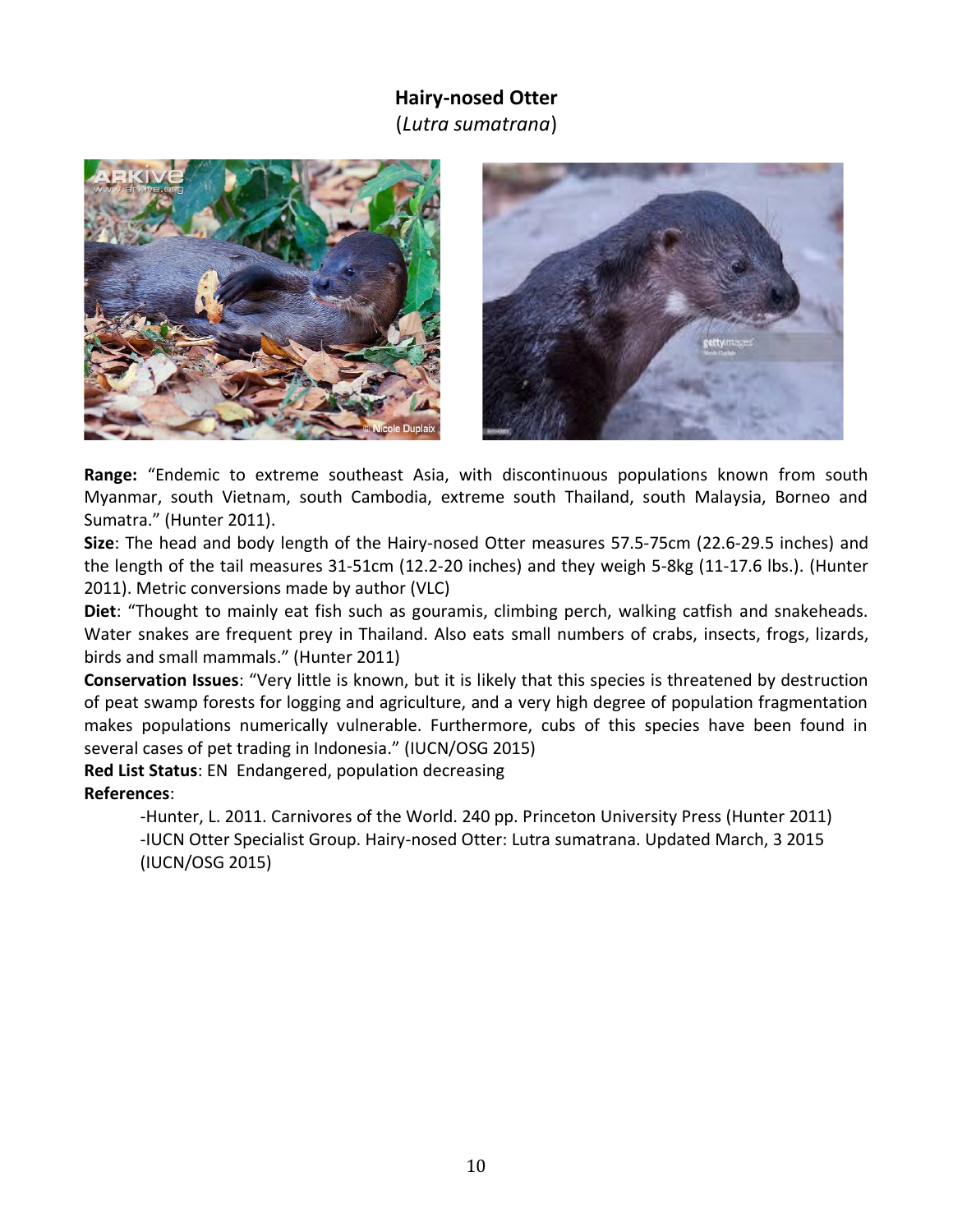### **Smooth-coated Otter**  (*Lutrogale perspicillata*)





**Range:** "This species is found in Java, Sumatra and Borneo, northward to south-western China, east through Nepal and Bhutan and India to Pakistan, excluding the Indus Valley (due to barrages and dams). There is an isolated population in the marshes of Iraq (*L. p. maxwelli*), indicating the range must once have been wider." (IUCN/OSG 2015)

**Size**: The head and body length of the Smooth-coated Otter measure 59-75cm (23.2-29.5 inches) and the length of the tail measures 37-43cm (14.6-16.9 inches) and they weigh 7-11kg (15.4-24.2 lbs.). (Hunter 2011). Metric conversions made by author (VLC)

**Diet**: "It is mainly a fish eater, taking larger prey than the four species that share parts of its range - the Eurasian, Hairy-Nosed and Asian Small-Clawed Otters. It also eats shrimp/crayfish, crabs, insects, frogs, mudskippers, birds and rats." (IUCN/OSG 2015)

**Conservation Issues**: "The area occupied by these animals has reduced significantly in the last 10 years as development of their habitat takes place. Some authorities consider that decline may be occurring faster than generally thought, and ex situ conservation has been recommended." (IUCN/OSG 2015) **Red List Status**: VU Vulnerable, population trend decreasing **References**:

-Hunter, L. 2011. Carnivores of the World. 240 pp. Princeton University Press (Hunter 2011) -IUCN Otter Specialist Group. Smooth-coated Otter: Lutrogale perspicillata. February 22. 2015. (currently being revised). (IUCN/OSG 2015)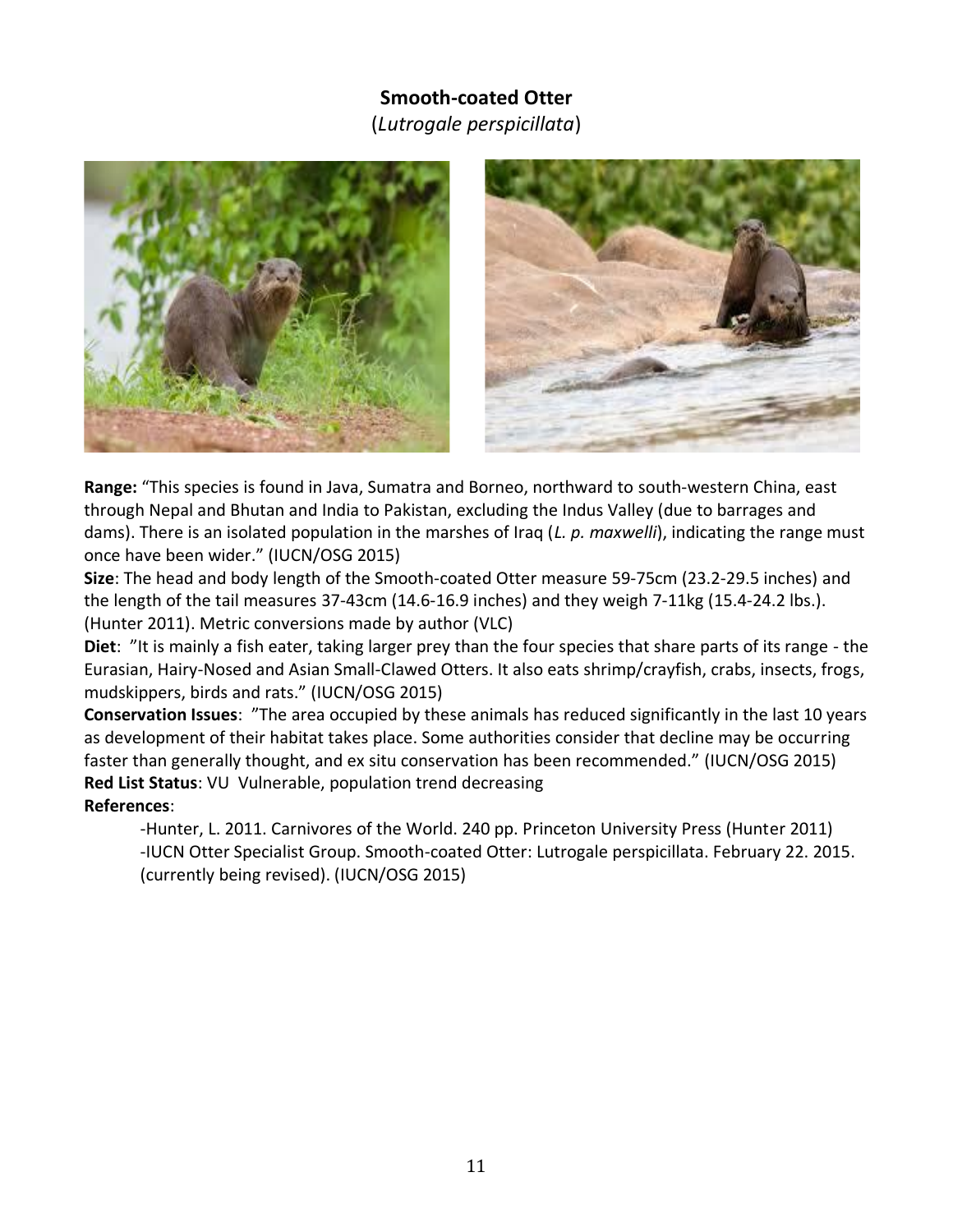### **African Clawless Otter**

(*Aonyx capensis*)





**Range:** "The Cape clawless otter's distribution, which is closely associated with water systems, extends from Senegal in the west, to Ethiopia in the northeast, and south to South Africa." (IUCN/OSG 2015) and as stated by Hunter (2011) the Cape Clawless Otter inhabits "Most of sub Saharan Africa; absent from the Congo Basin and arid south west and north east Africa."

**Size**: The head and body length of the female African Clawless Otter measures 73-73.6cm (28.7-29.9 inches) and the head and body length of the male measures 76.2cm (30 inches). The length of the tail measures 46.6-51.5cm (18.3-20.3 inches). The female weighs 10.6-16.3kg (23.3-35.8 lbs.) and the male weighs 10-21kg (22-46.2 lbs.). (Hunter 2011). Metric conversions made by author (VLC)

**Diet**: "Crustacean specialist, eating mainly crabs, crayfish and lobsters. Also eats fish, octopus, frogs and molluscs. Cape populations increase fish consumption during the cold winter when fish are sluggish and easily caught. Aquatic insects, birds and small mammals (mostly riparian rodents and shrews) are occasionally consumed. Sporadically kills domestic ducks and geese on farmland." (Hunter 2011)

**Conservation Issues**: "At present, this species is not under severe pressure. The most important threats to the Cape clawless otter today are increasing human populations and the resulting changes to their habitats. These include pollution of water systems, increased siltation and agricultural run off and the introduction of the Louisiana red crayfish which has altered the prey base in some of their previous range. While the otter does prey on the crayfish, the seasonality of the crayfish and heavy predation on them by other species appears to have impacted the otters in some areas (Ogada 2005 and in prep.). Additionally, the otter is hunted for its pelt and medicinal purposes in some areas and killed in others as a perceived competitor for fish, particularly in areas where the rainbow trout has been introduced. The impact of persistent drought in parts of their former range and the seasonal disappearance of streams and rivers previously known to flow year around has yet to be thoroughly investigated." (IUCN/OSG 2015)

**Red List Status**: NT Near Threatened, population decreasing **References**:

> -Hunter, L. 2011. Carnivores of the World. 240 pp. Princeton University Press. (Hunter 2011) -IUCN Otter Specialist Group. African Clawless Otter: Aonyx capensis. February 22. 2015. (currently being revised). (IUCN/OSG 2015)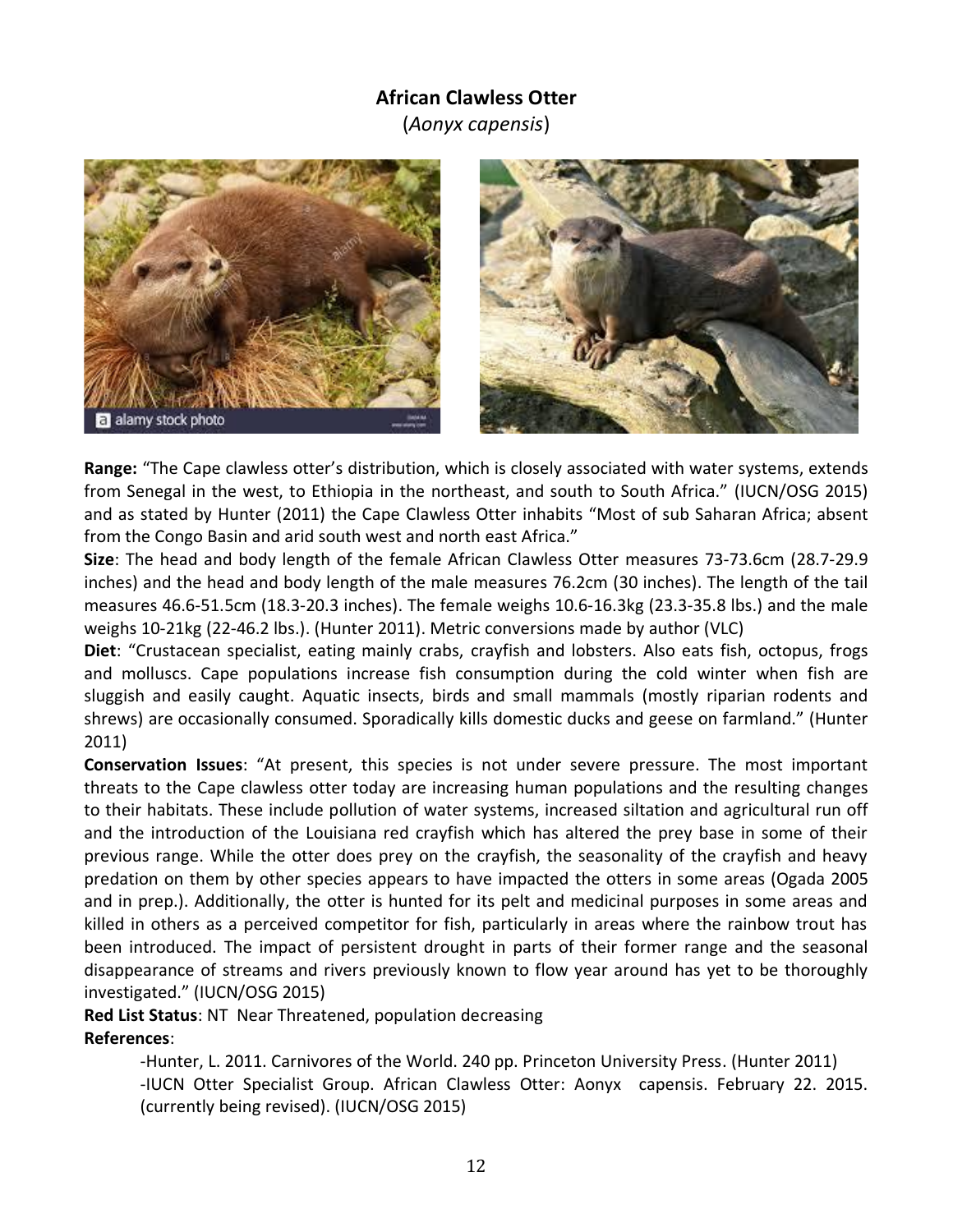### **Asian Small-clawed Otter**

(*Aonyx cinerea*)





**Range:** "Although the species' range appears large, in the last decade, actual distribution has shrunk, especially in the west, compared to historical records. They are currently found from the Himalayan foothills of Himachal Pradesh eastward throughout south Asia, extending up to Philippines and down through Indonesia. A population which was previously thought to be isolated, exists in the hill ranges of the Western Ghats, and more recently they have been reported from protected areas in the Eastern Ghats which might better explain their distribution in South India. Their range in the Western Ghats too has increased with sightings and evidence being reported from the northern Western Ghats, well extending their range beyond the hills of Coorg and Ashambu. They were formerly found in Sri Lanka, but their current status there is unknown. The only areas in which these animals are today known to be common are Peninsular Malaysia, especially in Kedah, in the western forests and southern marshes of Thailand, and in the Western Ghats of India where it appears to be the most common species of otter." (IUCN/OSG 2015)

**Size**: The head and body length of the Asian Small-clawed Otter measures 36-47cm ( 14.2-18.5 inches) and the length of the tail measures 22.5-27.5cm (8.8-10.8 inches) and they weigh 2.4-3.8kg (5.3-8.4 lbs.). (Hunter 2011). Metric conversions made by author (VLC)

**Diet**: "Specializes in freshwater crabs, followed by small fish such as mudskippers, catfish and gouramis. Also eats snails, aquatic insects, shell fish, amphibians, snakes and small mammals." (Hunter 2011)

**Conservation Issues**: "The main threat throughout Asian is habitat destruction because of deforestation (loss of the smaller hill streams), agriculture (especially tea and coffee plantations in India, draining of peat swamp forests, and destruction of coastal mangroves for aquaculture) and settlement. Water courses are being polluted with pesticides from plantations and other intensive agriculture, and heavy metals, affecting the gill-feeders on which this species depends, and interfering directly with otter physiology. Prey biomass is also being reduced by overexploitation, and in some places, the vast aquaculture industry regards otters as pests and persecutes them directly. They have even been recorded from storm water drains in Jakarta, indicating their adaptability to modified habitats. These otters are known to be highly elusive in disturbed landscapes, and this could potentially contribute to the perception of a decline in population." (IUCN/OSG 2015)

**Red List Status**: VU Vulnerable, population decreasing

**References**:

-Hunter, L. 2011. Carnivores of the World. 240 pp. Princeton University Press. (Hunter 2011) -IUCN Otter Specialist Group. Asian Small-clawed Otter: Aonyx cinereus. March 27, 2015. (IUCN/OSG 2015)